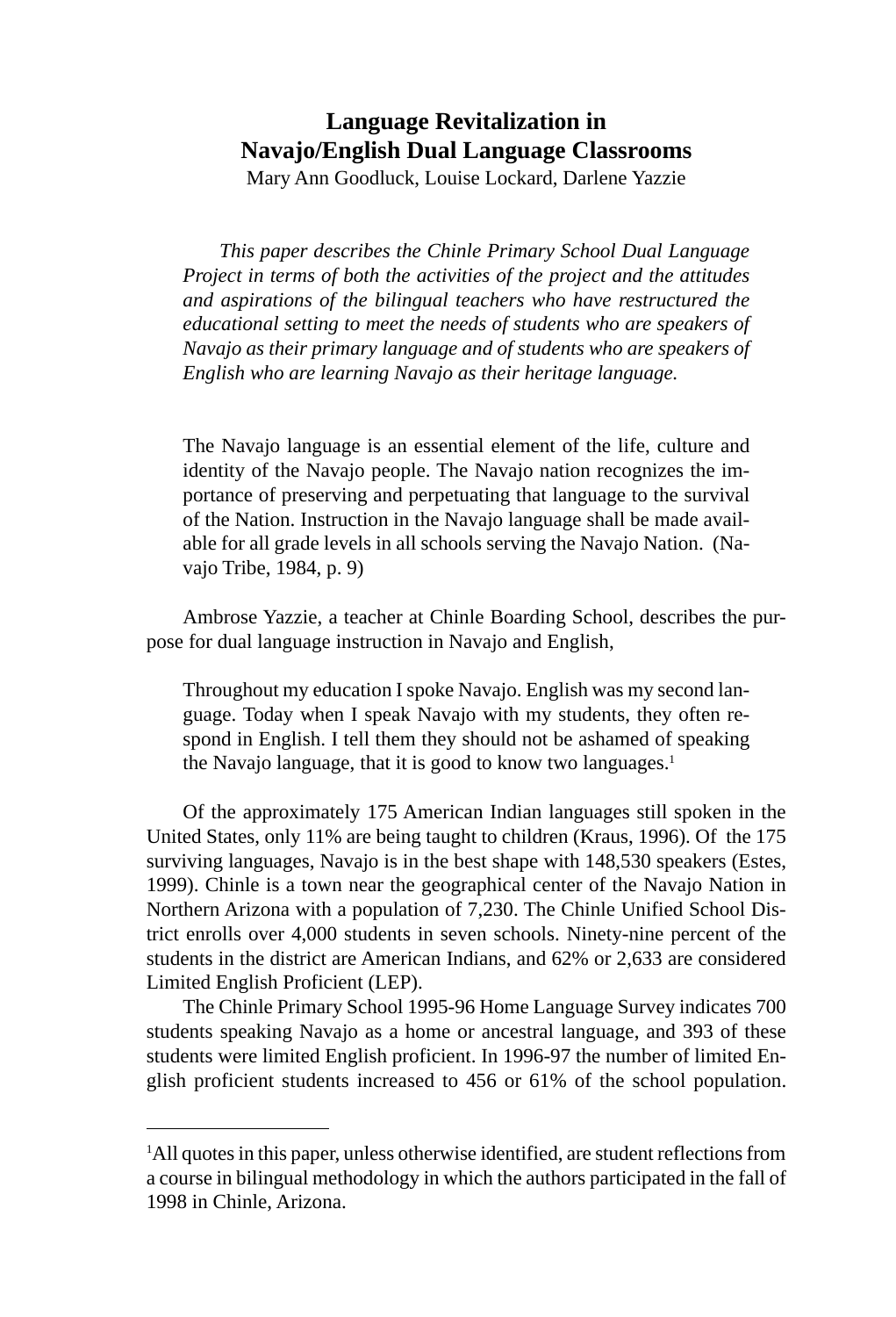District assessment measures document a 50% decline in Navajo language proficiency for students in grades 1-3 since 1975. This trend, which might mistakenly be interpreted as a successful transition from Navajo to English, has not been accompanied by increases in academic achievement in language or mathematics. Since 1975, average student achievement has remained in the lower 30% of the population in these content areas. This low academic achievement, lack of proficiency in English, and language shift away from the students' ancestral language have been accompanied by a demographic shift from a rural, traditional lifestyle to an urban, deculturalized lifestyle where Navajo language and culture are no longer part of the young child's everyday experience.

In 1983 the Chinle Unified School District K-12 enrollment was 3,100. In 1985 and 1990 two extensive public housing projects were constructed in the community, which led to a significant increase in the number of limited English proficient speaking students. In 1996 the student membership was 4,787. This growth has been reflected in the enrollment at Chinle Primary School.

A Dual Language Program was implemented with two classrooms at each grade level in 1997 in Chinle Primary School. In each classroom a bilingual teacher and a paraprofessional work with 50% Navajo dominant LEP students and 50% English proficient students. Within the dual language classroom students interact reciprocally as active learners. A curriculum outreach component focuses on the design and implementation of curriculum and multimedia presentations in the content area of mathematics to enhance the status of the Navajo language for all students at Chinle Primary School. A Summer Dual Language Camp extends the school year and provides community based language learning experiences to reverse the tide of language shift that has limited human potential in the Chinle community.

The staff development component of the Dual Language Program combines the resources of Northern Arizona University and the Annenberg Rural Systemic Initiative to provide bilingual and ESL endorsements for teachers. Teachers are developing a new perspective on successful learning in mathematics using both Navajo and English. These teachers have a background of experience that provides them with the ability to convey content area subject matter from a perspective of shared cultural values and norms. First grade teacher Alta Clements provides an example of the need for culturally based mathematics when she reflects on the use of story problems in her first grade textbook, "They ask students to count the number of blocks on a trip to the store. Kids here count the fence posts not the blocks. They need to think about their world when they solve problems." A sample unit illustrating Clements' call for Navajo cultural incorporation is described next.

#### **"The lamb's wool feels like a blanket."**

The thematic unit "Dibé Iina At'e: Sheep is Life" integrates the world of Chinle Primary students with the teaching of mathematics. Themes are coordinated with the Arizona State Standards for Mathematics. For example, to assess Objective 1.1: "Represent and use numbers in equivalent forms through the use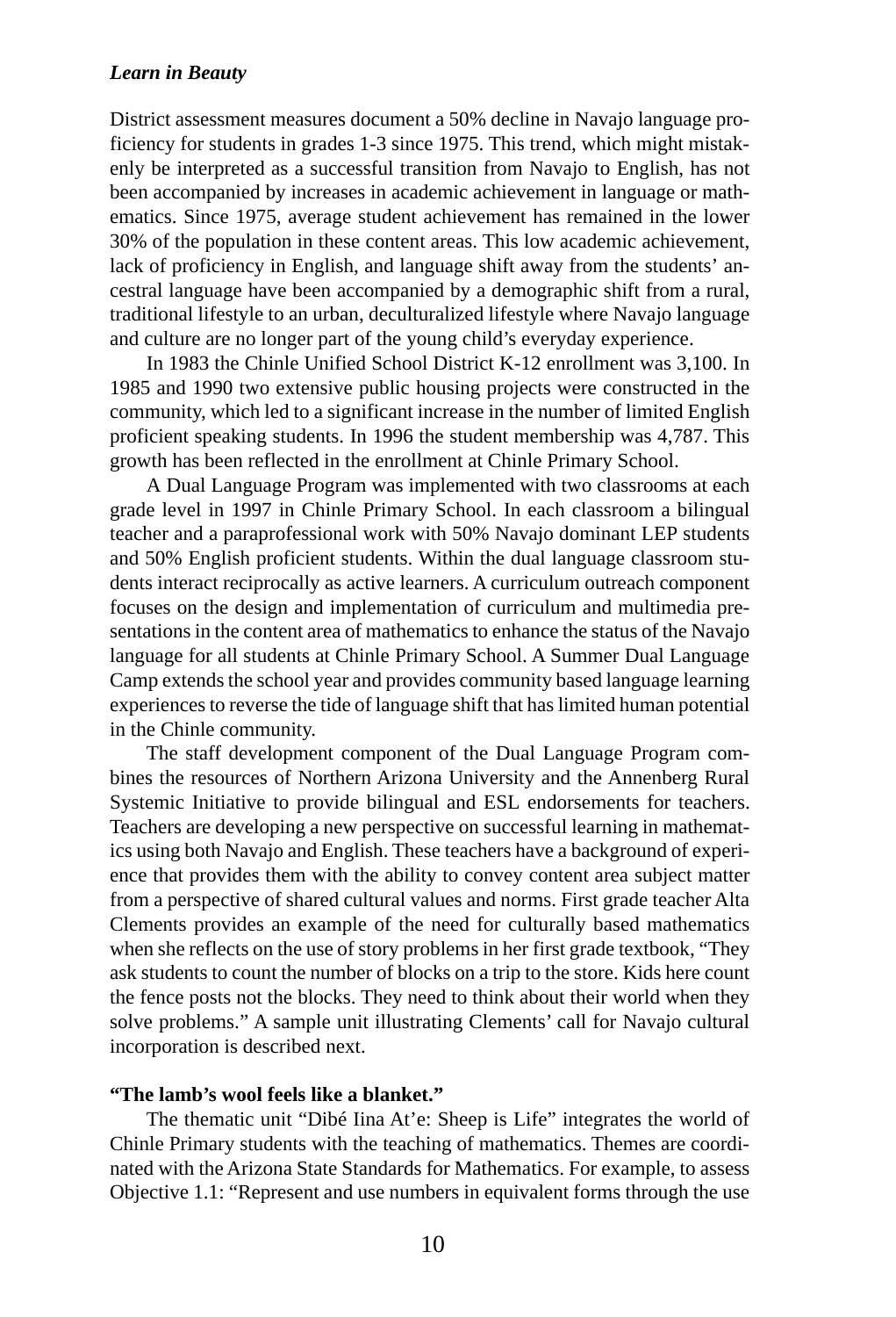of physical models, drawings, word names and symbols" (Arizona Department of Education, 1996), teachers discuss the use of visual models for measurement. Traditionally Navajos did not use cups, yardsticks, or any type of measuring tools. They used a hand to measure flour for frybread and estimated a day's travel not in miles or kilometers but in the length of a day on horseback or in a wagon. When a weaver sat in front of a loom preparing to weave a rug, she did not draw a diagram. She constructed a mental model of the rug. Second grade teacher Beulah Yazzie discussed the visual model developed by weavers, "Everything they're going to make comes mentally.... They're going to know if it's going to be centered or off-centered."

Teachers at Chinle Primary School ask students to use these visual models to estimate the distance around sheep corrals, cornfields, and hogans. Students confirm their estimation using yarn or sticks as units of measurement. Beulah Yazzie began the "Sheep is Life" unit with a KWL chart showing what the students **K**now already, what they **W**ant to learn, and what they **L**earned after completing the unit. She then asked students to interview their parents with questions that were generated from this class discussion. "Where do sheep get their water?" "How much do they need?" The students experienced measurement in this traditional setting. Yazzie's second grade students reported that "My grandparents did it this way." Yazzie and her students learned from the grandparents that sheep need additional water in the winter—about two buckets a day.

Yazzie concluded the unit with a visit to a summer camp where the students selected a sheep for butchering. The students noticed the different textures of the sheep's wool, took pictures, and recorded their observations in a learning log written in Navajo and English. The students learned about changes in livestock husbandry over the years. They viewed a film *Seasons of the Navajo* (Borden, 1990) that showed the sheep dipping process, read a bilingual book written in the 1940s titled *Who Wants to be a Prairie Dog?* (Clark, 1940), and discussed the sheep dipping process. Students compared the process of caring for sheep in the 1940s with the 1990s. A student wrote about the texture of the wool, "The lamb's wool feels like a blanket."

#### **"I was told that I would no longer live in my hogan and shade house"**

Just as students write to reflect on changes in the community, these bilingual teachers reflected on changes in the school setting that they have experienced. As a group they wrote of their initial schooling experiences. This section of the paper will reflect on common themes in the writing of these teachers and return to the discussion of Navajo language and culture in classroom and community contexts. The reflections of the bilingual teachers come from a course in bilingual methodology in which the authors participated in the fall of 1998 in Chinle.

Suppression of Navajo language within the institution of the school is a common theme for many of the teachers who entered school in the 1950s and 1960s. This era has been described as the era of termination. At a 1948 congressional hearing Willard Beatty, Director of Education for the Bureau of Indian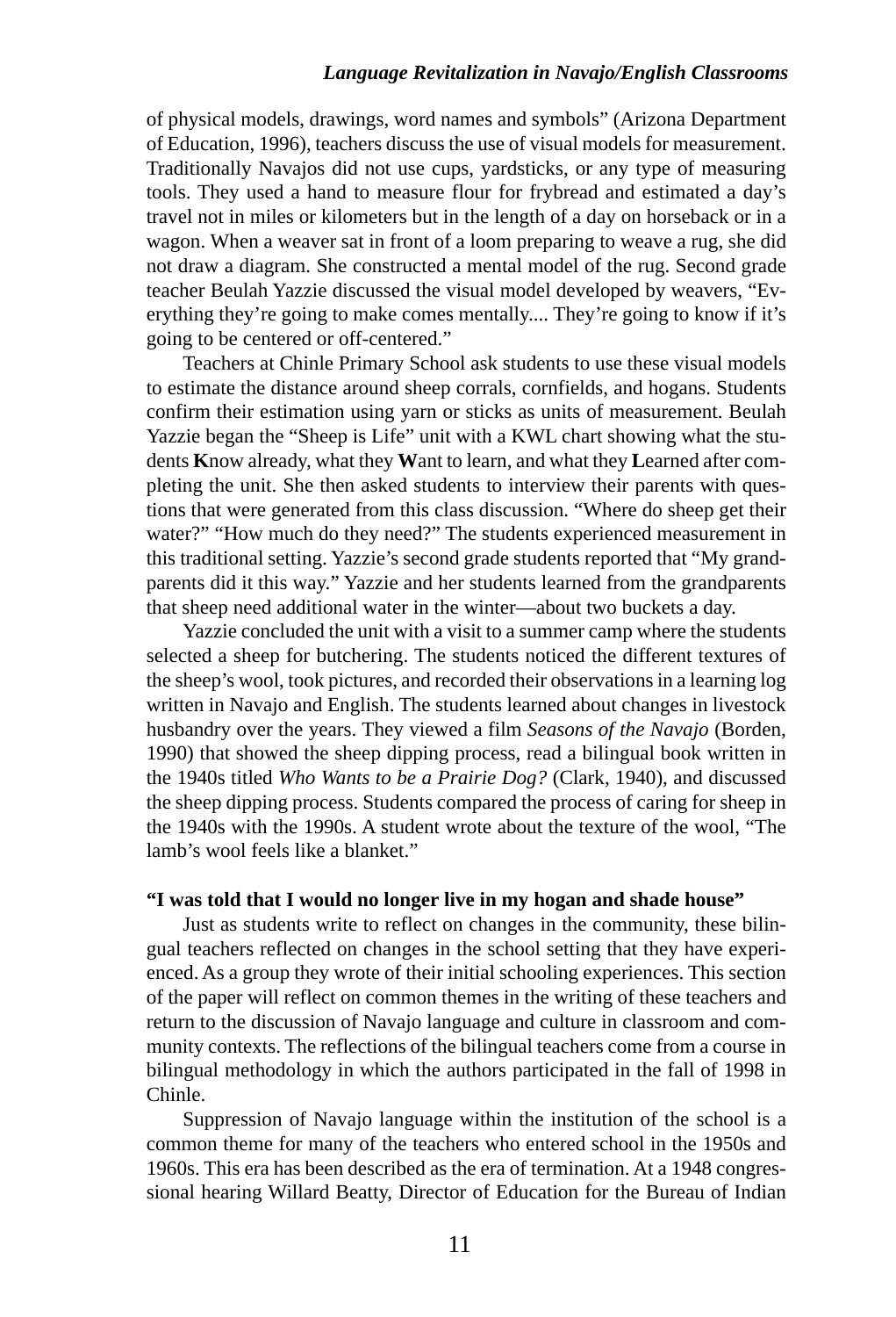Affairs (BIA), testified that the "basic purpose of Indian education for Navajo children is to teach them to speak, think, and read and write in the English language" (Boyce, 1974, p. 233).

Linda Henley wrote of her experience in a BIA dormitory in the early 1950s,

There we were all required to speak English. All our house mothers or matrons were Hopis except one lady was an Apache. These ladies disciplined us like we were at [an army] boot camp. I believe they were treated like that when they went to school. They were very harsh on all us Navajo girls.

Mary S. Begay repeats this theme, "I was told that I would no longer live in my hogan and shade house. The person who told me this was a Navajo person working in the boarding school dormitory." The loss of the native language has been linked to a sense of shame and a loss of cultural identity in the memory of several of the teachers. Tony Smiley wrote, "I went through the BIA era of speak English only or else you were punished." Karen Smiley concurred, "Once I began to understand the English language the Navajo language became negative for me."

The teachers describe their resistance to learning English as they used Navajo words that sounded like English to respond to their teachers. Eleanor Smiley wrote,

We were all forced to change our Navajo language into English. Speaking my language became hard for me to speak in front of the dorm aide. I had to stay quiet around them. It was funny too. Our dorm aides spoke to each other in Navajo and we couldn't.... One day I decided to mumble anything, just so something would come out of my mouth and to show them that I can speak English.

The teachers describe their efforts as individuals to adapt the language of their home to the classroom: efforts that they continue today in bilingual classrooms. Mary S. Begay recalled,

I was born and raised at the hogan level of traditional life. My first language is Navajo. I am proud of my native language. At the age of seven I started school at Rough Rock Boarding school. I told my mother that I wanted to read and write in Navajo..... She said that Navajo would be easy after I went to school and completed my formal education.

The teachers reflected on the absence of Navajo language and culture within the educational setting. Salita Begay wrote,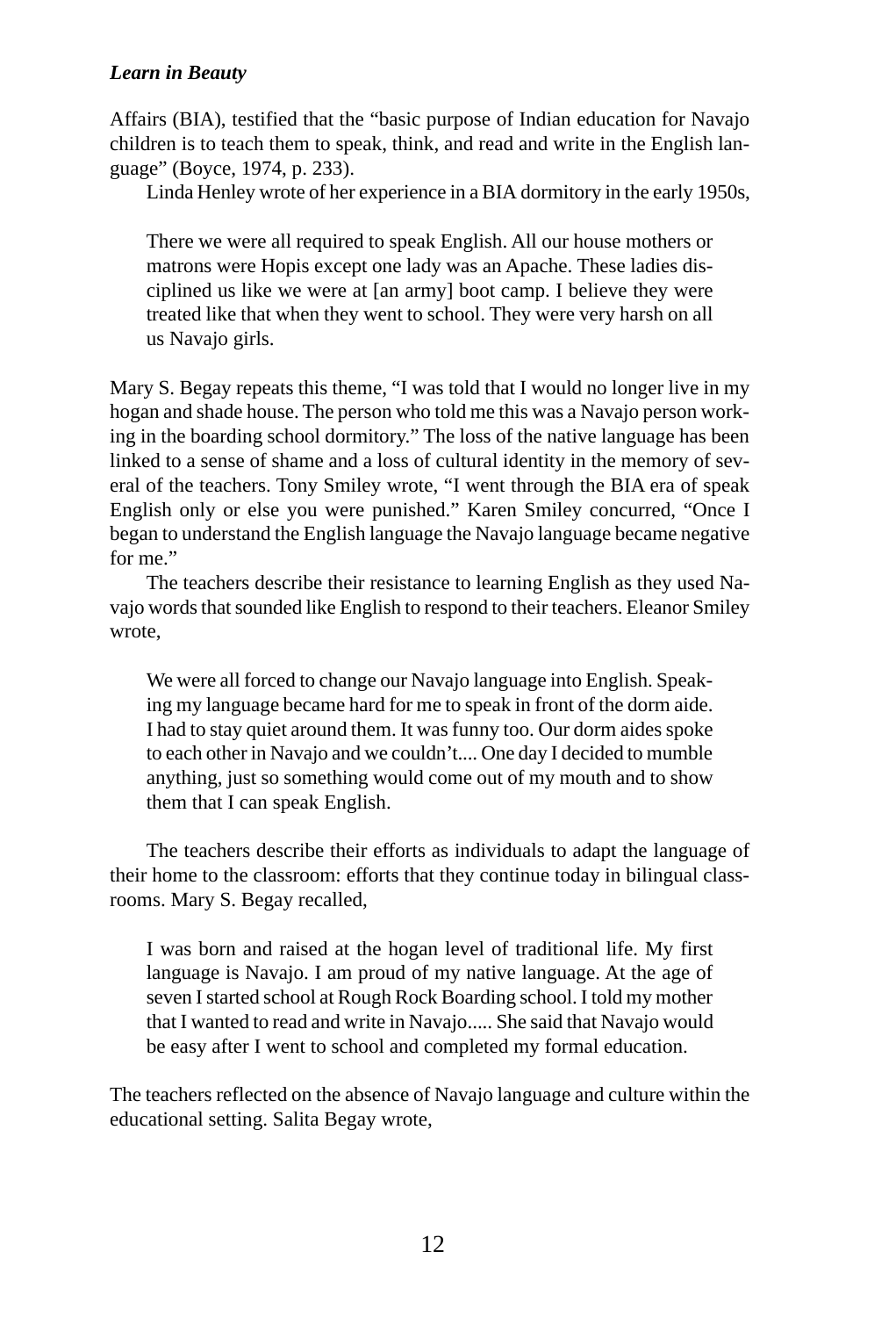During my elementary school years Navajo literacy was never mentioned and wasn't part of the school system. It was even like this in my secondary school years. In fact, Navajo language wasn't used by the teachers even though they were Navajo. The main emphasis was to teach English.

The first Navajo controlled school, Rough Rock Demonstration School, opened on July 27, 1966. Rough Rock was "regarded not just as a place for educating Indian children, but as the focus for the development of the local community" (Roessel, 1977). Ramah Navajo High School, which opened in 1970, was the first contract high school (Iverson, 1993). Borrego Pass School opened in 1972 with students in grades K-3. At Rock Point Community School, which gained contract status in 1972, the goal was to educate students within the community and to educate students in their native language (Holm & Holm, 1990).

Loretta Begay, who attended Rock Point Community School in the 1970s, wrote, "When I was a child at the age of 5 years old the first year I started school I was told to say my clans. I remember that I already knew my clans.... I was then introduced to the phonetic sounds of the Navajo alphabet that was above the chalkboard in our classroom. By first grade I was getting good at writing sentences and reading the language."

The teachers also discussed how they learned Navajo in community settings outside the classroom. The institutions of the church, Navajo Headstart, and the family provided support in maintaining the language in both oral and written forms. Linda Henley wrote,

One time my mother took us to church.... I was very impressed when I saw the community people ... and they had never had English education go up on the stage and they sang Christmas songs all in Navajo. Some of them actually held song books and looked at the words while singing.

Charlene Begay remembered,

When I was about seven years old, my grandmother took me to the Presbyterian Church. There I sat with her and she would be holding a Bible and the preacher would be reading the verses in Navajo. I looked at the Bible while sitting by my grandmother.

Marie Kiyannie recalled, "The church services were usually conducted mostly in Navajo.... I remember sitting there reading the Bible and singing the hymns with the grownups."

Navajo Headstart was founded in 1968 as a part of the Lyndon Johnson Administration's War on Poverty and staffed by Navajo teachers, aides, bus drivers, and cooks. Karen Smiley wrote,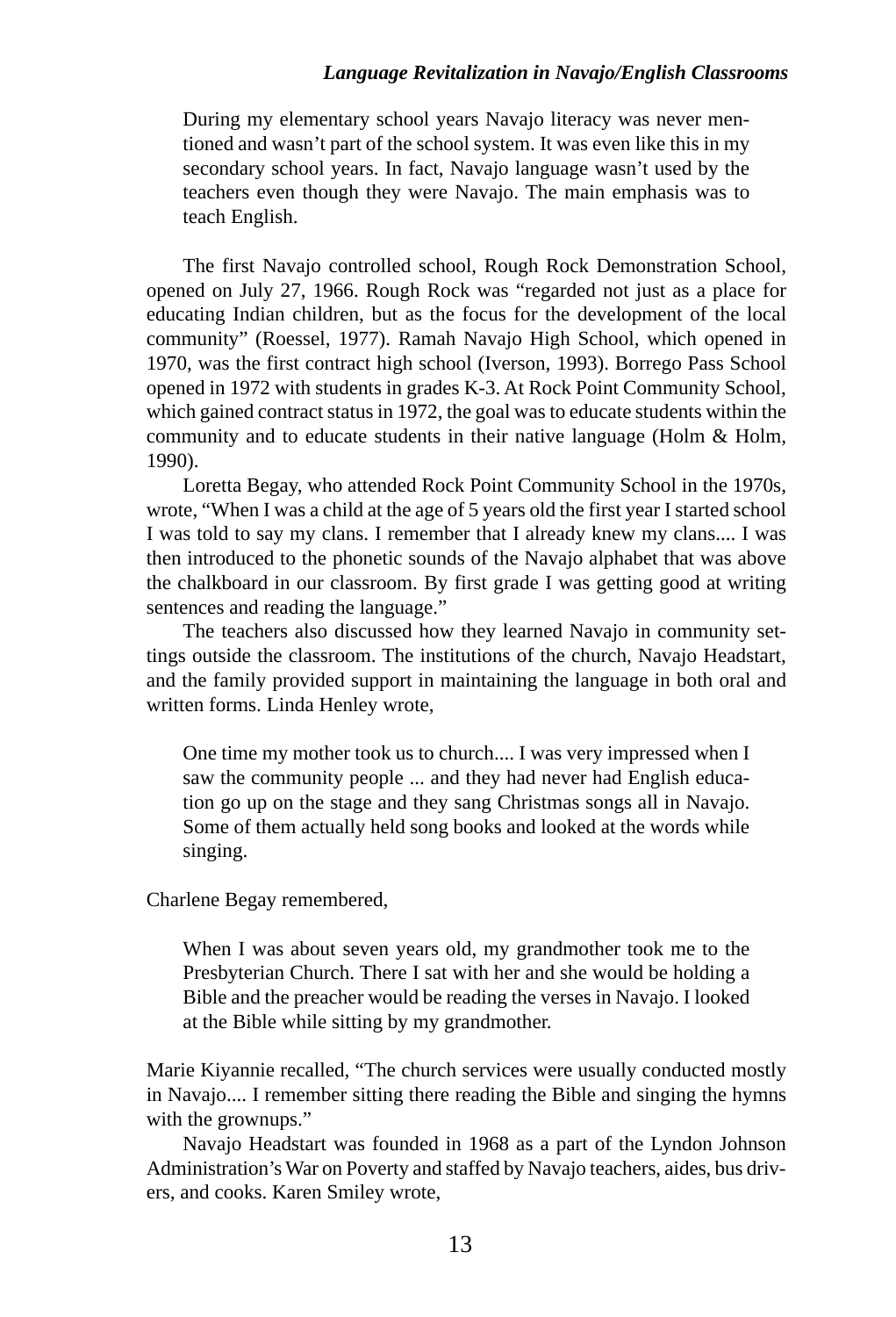I remember the songs I learned in preschool.... Each song had action of movements and each song was meaningful to a five year old. I think that's where I began to understand that the language was important to my family and relatives because each time I sang a song or said a word in Navajo they would all smile.

This sense of positive identity as a speaker of Navajo was supported within the institution of the family. Virginia Jones recalled,

Most of what I learned, the language itself, is from my own family. Learning the language at home was an everyday activity and I felt comfortable using it because it was vital to communicate with one another.

The language was transmitted both in oral and written form within the family. Virginia Jones continued,

I started seeing my young nieces and nephews bring home papers written in Navajo. It is from this experience that I really wanted to learn myself and knew that someday when I had children of my own they will need to learn themselves too.

#### **"Learning continues on everyday throughout your life"**

Teachers discussed their role as language learners as they assumed the role of bilingual teacher. Charlene Begay wrote, "Even though I speak my own Navajo language fluently, I'm still learning how to read and write in Navajo. Learning continues on everyday throughout your life." Gloria Denny concurred, "I was having a hard time writing in Navajo.... I used to get confused when I was learning how and when to use these marks like glottal stop, nasal and high tone. At one time, I was trying to write the word 'night' and I wrote a nasty word." Isabelle Yazzie wrote, "learning Navajo language for me was very difficult for me because it was like programming a computer. I had to sit there for hours just to think about what words to use and how to spell them correctly."

Many of the teachers found that they lacked a foundation in Navajo language literacy. Salita Begay wrote, "finally I knew the Navajo language was written using the consonant sounds. I started writing entries in my journal... my entries became longer." Carol Johnson wrote,

Sometimes we would ask the meaning of a word. A lot of times we broke up the word. I always think this is amazing. Even with the names of people. It helped me to become aware of the language and to analyze it. It helps me to learn to say the words right.

Carol Johnson, a Kindergarten teacher wrote, "I've come to believe that Navajo is essential to the students. I've grown up mostly without it. Kindergarten being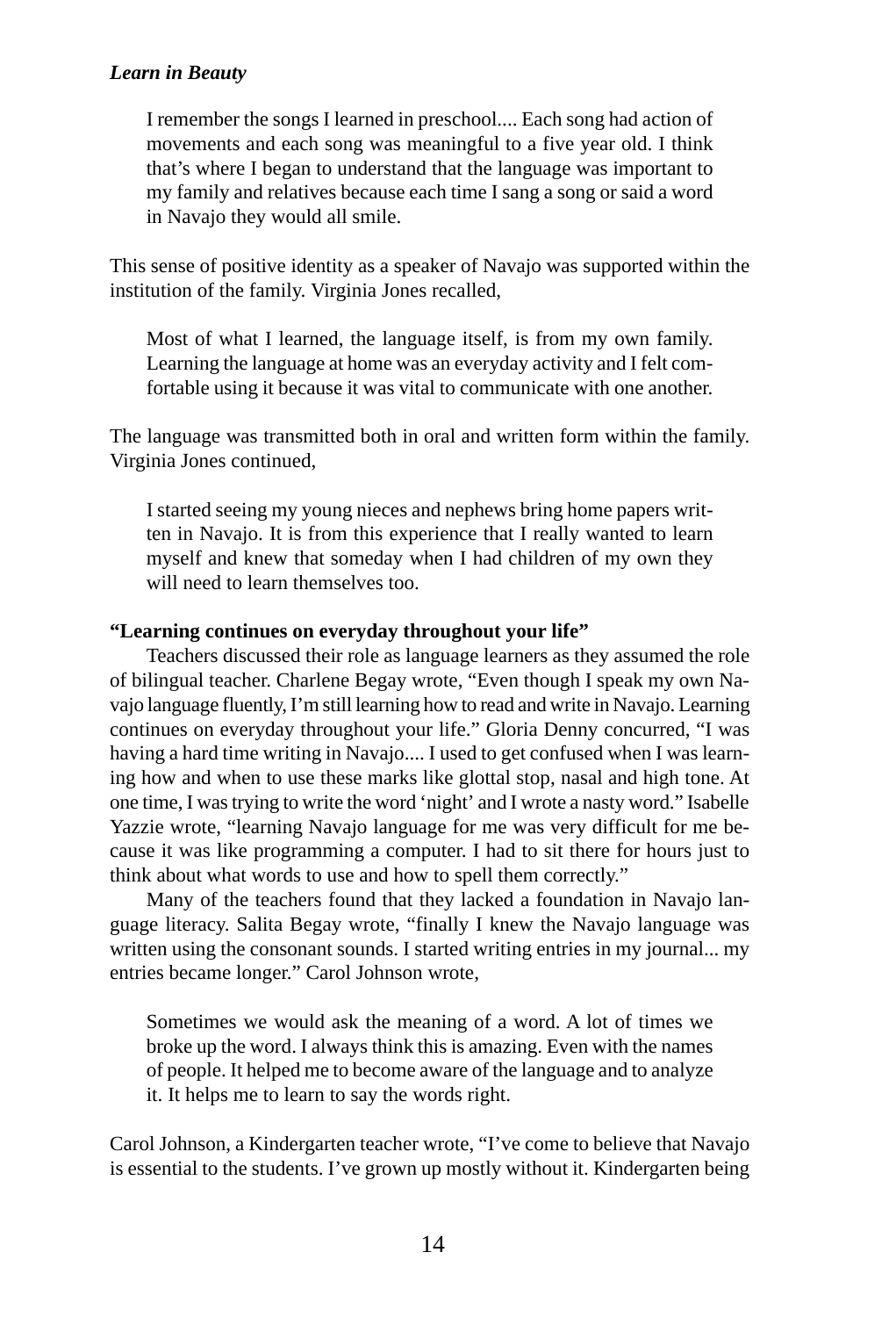the foundation of the school, I would like for my students to know that they also have a foundation in their own lives."

As teachers gained proficiency in oral and written Navajo, they strengthened their cultural identity. Tony Smiley, who worked as a literacy tutor at Rock Point Community School, wrote,

there were Navajo literacy classes offered locally. Diné college also offered classes and we were even encouraged to get our certification in Navajo language through the college. Eventually I ended up in the classroom and taught Navajo language. I think that this is the best thing that has happened to me. I believe that it made me more aware of myself. I consider myself lucky to be able to read and write in Navajo.

Carol Johnson wrote,

From writing I've learned how to read. It has helped me to feel confident in the classroom. I've also greatly improved in my speaking of the language. I can read Navajo stories to my students.... They know that our language has its own writing. I always tell them that it is hard to learn but once you've come across that barrier, you can accomplish anything.

Cindy Aronilith wrote, "I am still learning the language and I am proud that I am a Navajo." Sondra Nez wrote,

I remember making mistakes and repeatedly sounding out the proper pronunciation of our language while reading in class or at home nestling by the wood stove.... I began to wonder and listen to my own children speaking our language and realizing that those same words have sounded beautiful.

#### **"If you write in Navajo you are expressing exactly what you want to say"**

These bilingual teachers have discussed how their attitudes as language learners were shaped by their early schooling experiences and how they have transformed these experiences and to revitalize the teaching of Navajo language and culture within the school. Mary Boyd wrote,

Since most Navajo children often learn through demonstration and observation prior to performance, I do a lot of modeling to heighten the Navajo cultural awareness of the students. As a bilingual teacher, I try to create social well-being in my classroom by expressing ideas and knowledge in a variety of ways.

Cindy Aronolith wrote, " The one method that I found to be very useful is learning as 'co-learners and co-teachers'.... We take it day by day and try to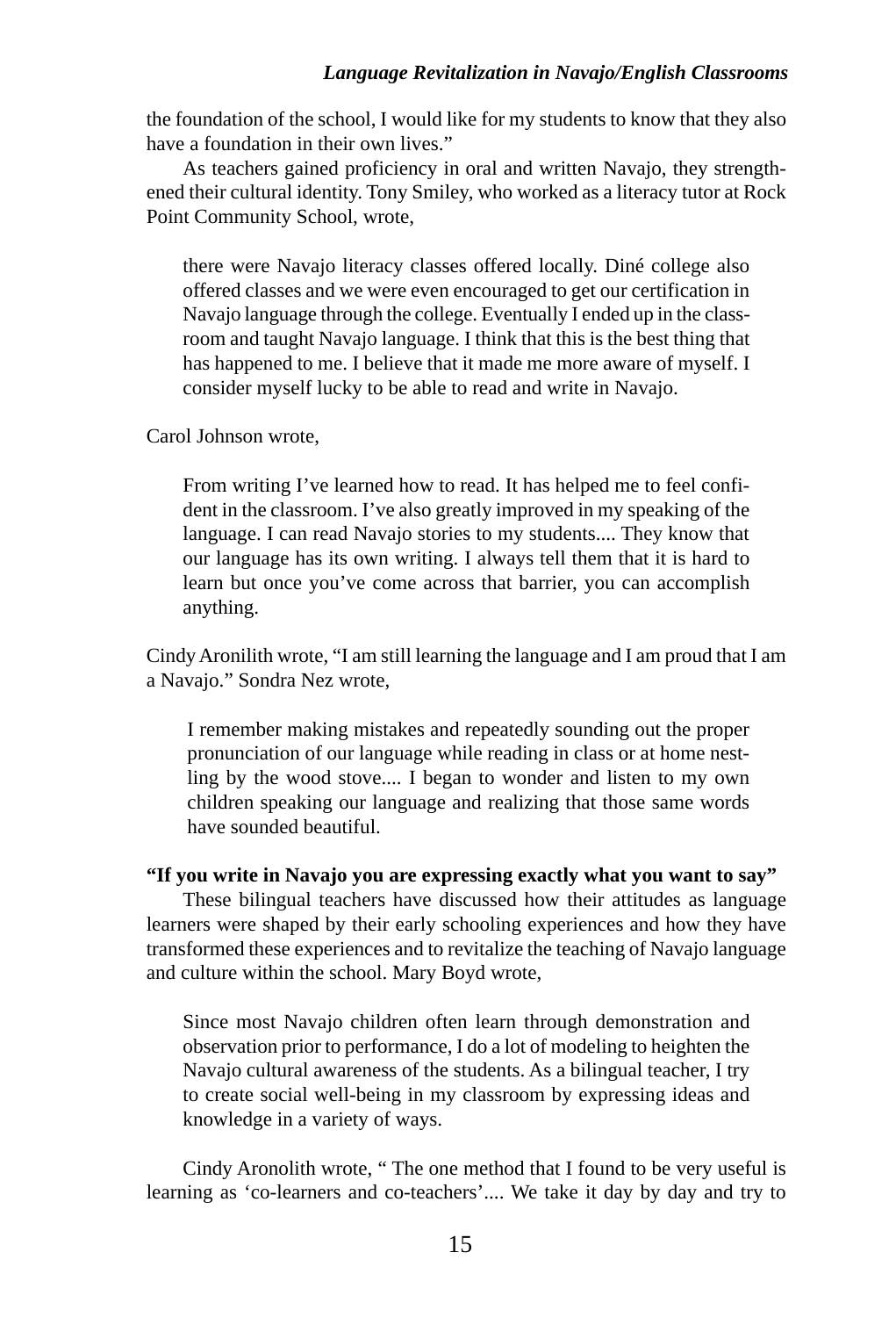relate what we do to our own lives and interests.... Our class takes both the Navajo and English language (reading, writing, and speaking) one day at a time."

The teachers have introduced Navajo language literacy into the curriculum Sondra Nez wrote, "During the listening comprehension time I read books that are written in Navajo for 20 minutes reading. There are times the students would recall hearing that particular word at home or at their grandparents home." Veronica Ahasteen reflected,

As a bilingual teacher I try to encourage my students to sound out words and to try their best developmental spelling. Some of my students are also learning to understand Navajo and I try to give them as much encouragement as my family gave me. Most of my students are learning to say Navajo words.

The teachers also discussed the support that they find as both teachers and learners. Mae Goldtooth wrote,

At a young age children are inquisitive about learning new things.... Young learners acquire language or culture much faster than an adult would.... My children help me to spell words that are a little too advanced for me. I remind them why it is very important to learn to speak, read and write in Navajo. I explain to them if you write in Navajo you are expressing exactly what you want to say.... We, as a family, are helping one another to spell words and to build our vocabulary.

Pandora Yazzie wrote,

Every other day students would have Navajo conversations for at least 15 minutes. We would start with a proper introduction and pick a topic to talk about. I am going to do a project with their children as part of our community unit, to visit our elderly group home in Ganado every other month. This would help our children to understand that our grandparents are important resources.

Marie Kiyannie wrote,

I interpret instructions, word meanings and numbers that pertain to mathematics. Sometimes we discuss a ceremony and things that happen around the school in Navajo. Just translating from one language to another so someone can understand, really uplifts my spirits.

The teachers discussed a curriculum that includes the prior knowledge of the students. Al Begay, a parent educator, wrote, "I have the parents make big books with all Navajo words that relate to their children because the parent knows the child better than anybody else." Virginia Jones wrote,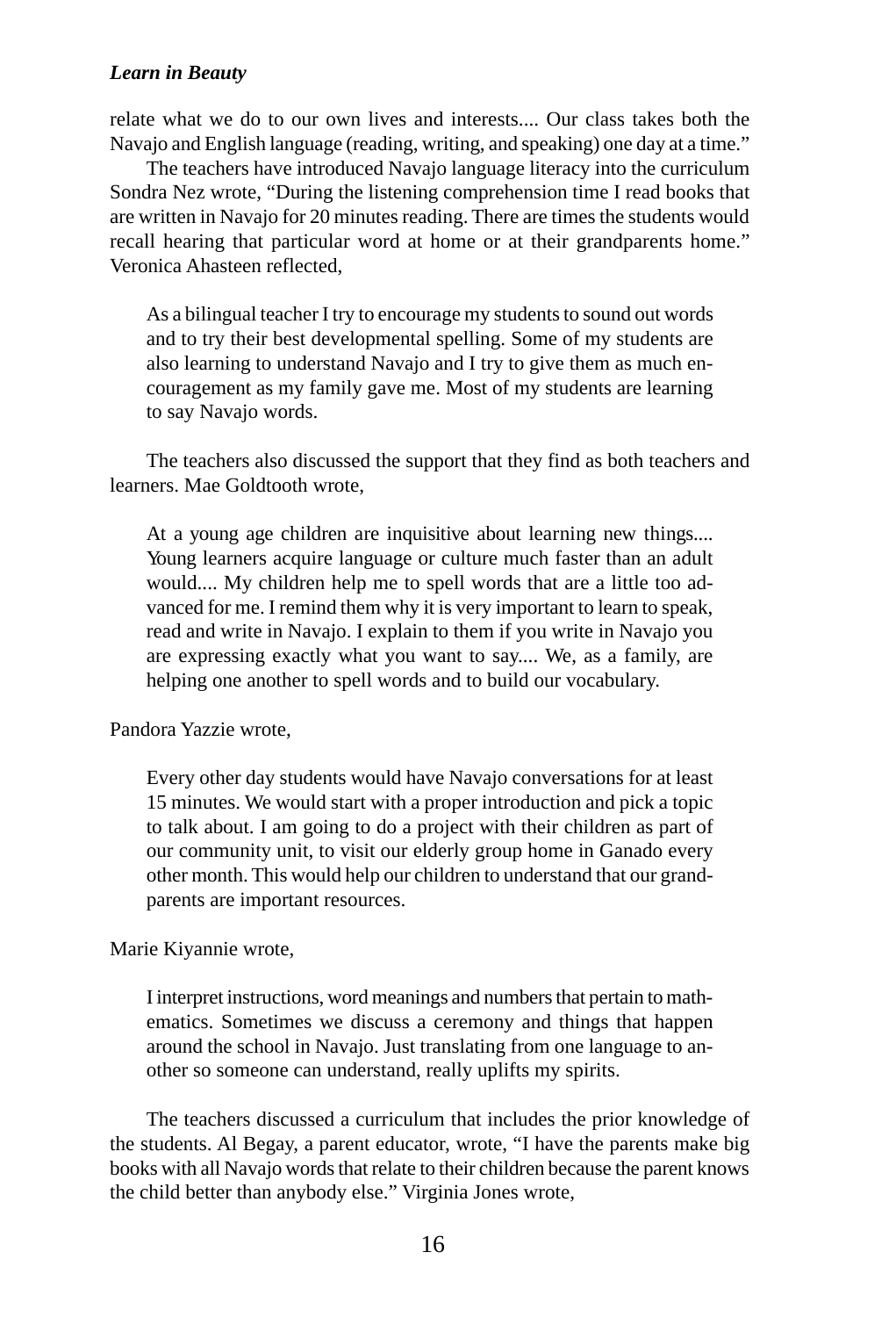I am doing whatever I can to make my students realize that their culture is unique and that there is more to it than just learning to read and write the language.... You can create books or video or whatever you want.... I want them to be creative in their work and to think of new ideas that may not have been touched or tried.

This curriculum extends beyond the classroom. Marlene Tsosie wrote,

We explain to the parents that we need their help at home by talking Navajo to their child for one hour a day. We give them home activities to do that stress language usage. We also tell them to use the language as naturally as possible and to talk about any situations they can in the home.

The teachers have transformed the schools of the past to meet the needs of their students. Darlene Yazzie wrote, "As a bilingual teacher I really want to teach the Navajo language. I approach my students differently than those who taught me how to read and write."

These bilingual teachers discussed the need for language learning in the future. As Caroline Johnson put it,

As a Navajo teacher I feel we need to listen to our Navajo vocabulary in real-life situations.... We should not take our language and shelve it as we do books. If we use the language our students will begin to model it at home and in their communities. Students need to know it is special to speak their own language.

For the teachers, the transformation of the curriculum and pedagogy, which is founded on this understanding of the need to preserve and revitalize Navajo language and culture, is based on this awareness of the value of the language and culture in their own educational development. Mary Ruth James Goy felt "We must carry on what is given to us by our ancestors and teach our children the importance of preserving our language."

#### **"To prepare Navajo teachers who read, write and speak Navajo"**

To conclude this discussion of the revitalization of Navajo in the Chinle community we will discuss the literacy of Helen Dineyazhe, a dual language teacher at Chinle Primary School. Today Helen Dineyazhe, a 1994 graduate of Diné College and a 1997 graduate of the Ford Foundation Teacher Education Program at Northern Arizona University, is a bilingual third grade teacher at Chinle Primary School and a participant in the Learn in Beauty Master's Fellowship at Northern Arizona University. The goal of the Ford program is,

To prepare Navajo teachers who read, write and speak Navajo, who understand the social, economic and cultural dynamics of Navajo com-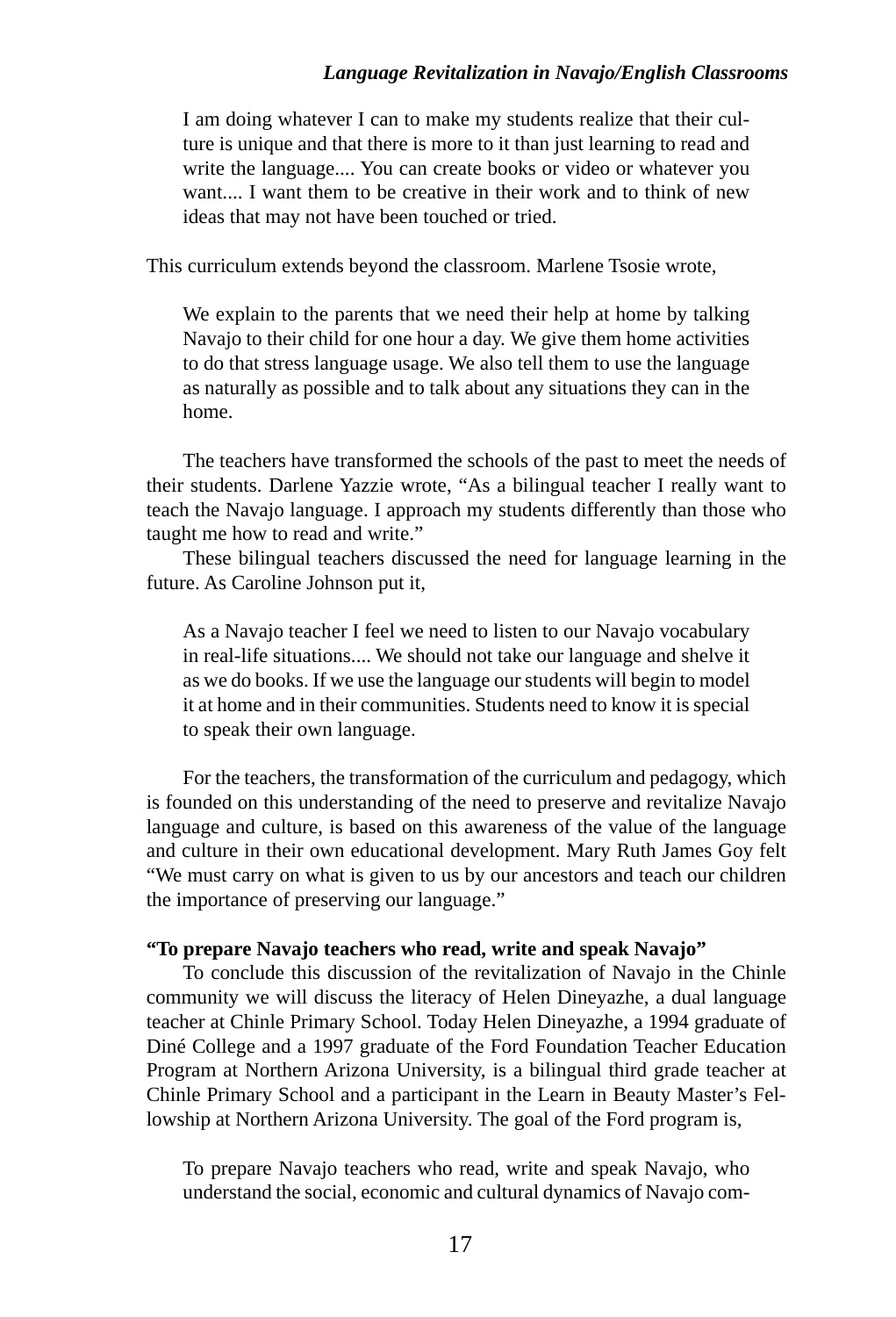munities, and who motivate and challenge students in the classrooms while providing a quality education that empowers Navajo students to succeed.

Diné College worked with Fort Lewis College, Northern Arizona University, Prescott College, The University of New Mexico, and The University of Northern Colorado to graduate over 200 teachers by 1996 with a retention rate for the project of 85%. Students in the program earned both a teaching endorsement and a bilingual endorsement in Navajo. Students were required to select an academic specialization in Navajo language, culture, and history. Courses included Navajo Literacy for Speakers, Navajo Literature and Grammar for Speakers, Navajo Descriptive and Narrative Writing, Foundations of Navajo Culture, Navajo History to the Present, and one restricted elective related to Navajo studies. Students were also required to take courses in Diné Educational Philosophy, first and second language acquisition, teaching Navajo to non-native speakers, teaching literacy in bilingual education/ESL classrooms, and teaching Navajo to native speakers.

Today, Helen Dineyazhe works with bilingual classroom teachers to prepare Navajo language thematic units that focus on culturally bound content area instruction. She talks about how she studied Navajo literacy at Diné College and how learning to read and write in Navajo prepared her for her teaching career.

The daughter of a bilingual first grade teacher at Chinle Primary School, Dineyazhe spoke English as a child. When she entered the Navajo Teacher Education Project she enrolled in Navajo 101 and 102: Navajo for non-native speakers. Her instructors encouraged her to think in Navajo, and she began to practice grammatical substitution drills while jogging. Dineyazhe read children's books in Navajo and asked colleagues and family members questions about the language. When she gained proficiency in oral and written Navajo she enrolled in courses for native speakers: Navajo 211 and 212. Her proficiency in reading helped her to become a better speaker. Her instructors, A.J. Becenti and Martha Jackson, encouraged her to use her interest in music in preparing class presentations. Dineyazhe wrote songs in Navajo that she published and taught to the class. For an oral history project, she interviewed elders in the community in Navajo about their early schooling experiences. The elders told her that they had been hit with a wooden spoon as punishment for speaking Navajo in their dormitory rooms. Dineyazhe used these stories to improve her ability to record and transcribe oral Navajo, as a reminder of changing attitudes toward Navajo language, and as an example of the importance of respecting her students.

Dineyazhe's instructor, Martha Jackson, used sketches and photographs from the community to allow students to explore their language and their culture. In one lesson the instructor observed students discussing a photograph of a winter hogan and recorded students' comments in Navajo on the chalkboard. Jackson's students generated a vocabulary list in Navajo and English, and the class read the list from the chalkboard. Students dictated sentences using these vocabulary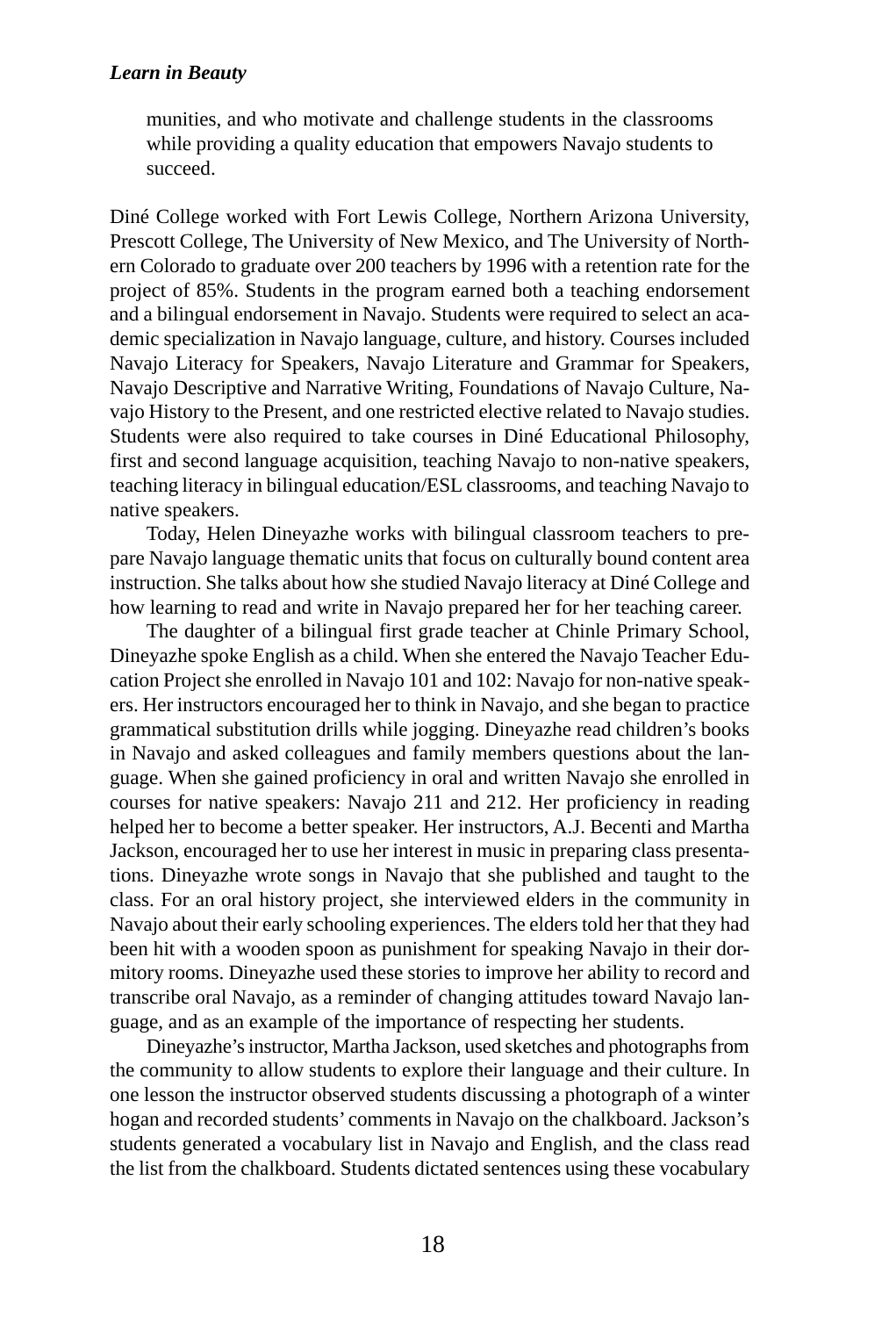words, and the instructor used these key sentences to write a group story on the chalkboard. The story was typed and reproduced for students to read aloud in small groups.

Students used this growing body of student writing to increase fluency (Slate, Jackson & Goldtooth, 1989). They also read the bilingual *Rock Point Community School Newspaper*, Navajo language readers produced in the 1970s by the Native American Materials Development Center, and the bi-weekly Navajo language page in the *Navajo Times*.

Jackson's students wrote in Navajo for personal purposes, including notes for oral presentations, class notes, lists, personal journals, and rough drafts. Students also wrote for assignments, including Navajo jokes, oral histories transcribed for class presentations, radio scripts, essays on cultural issues, video scripts, and writing integrated with content area coursework. Peers who were fluent native speakers of Navajo edited these assignments.

Helen Dineyazhe enrolled in Navajo language literacy classes at Diné College and used community resources to gain proficiency in her ancestral language. Today she uses examples from her study of Navajo language and culture to inform her own teaching practice. As a dual language Navajo language teacher she uses her language to transform the educational setting.

## **Note**

This paper was presented at the 1999 Athabaskan Language Conference in Albuquerque, New Mexico.

## **References**

Arizona Department of Education. (1996). *Mathematics standards.* Phoenix, AZ: Author.

Borden, J. *Seasons of the Navajo.* (1990). Phoenix: Peace River Films.

Boyce, G. (1974). *When Navajos had too many sheep: The 1940s*. San Francisco: Indian Historian Press.

Clark, A. N. (1940). *Who wants to be a prairie dog?* Phoenix: Phoenix Indian School.

Estes, J. (1999). How many indigenous American languages are spoken in the United States? By how many speakers? Washington, DC: National Clearinghouse for Bilingual Education. http://www.ncbe.gwu.edu/askncbe/faqs/ 20natlang.htm

Holm, A., & Holm, W. (1990). Rock Point, a Navajo way to go to school: A valediction. *The Annals of the American Academy of Political Science, 508*, 170- 184.

Iverson, P. (1975). *The evolving Navajo nation: Diné community within change.* Unpublished doctoral dissertation, University of Wisconsin, Madison.

Krauss, M. (1996). Status of Native American language endangerment. In G. Cantoni (Ed.), *Stabilizing indigenous languages* (pp. 16-21). Flagstaff: North-